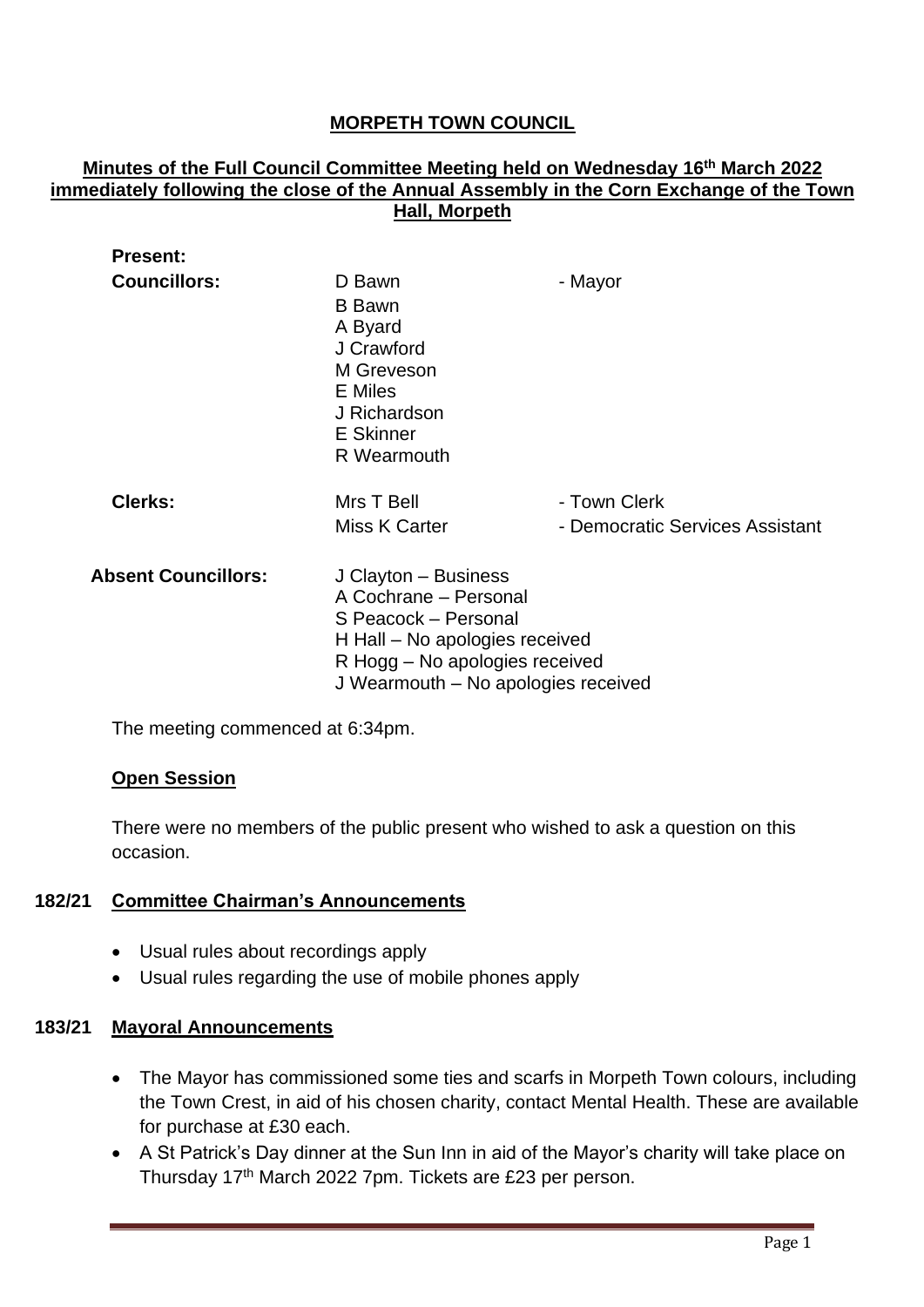## **184/21 Declarations of Interest**

The Chairman received no declarations of interest on this occasion.

## **185/21 Minutes of the Meeting of Full Council held on Wednesday 19 th January 2022**

The minutes of the above meeting were approved as a true record.

# **RESOLVED**

- (i) Information duly noted.
- (ii) That the Minutes of  $19<sup>th</sup>$  January 2022, a copy of which had been previously circulated to each Member, be approved, and signed as a correct record by the Chairman.

## **186/21 Items Referred from Other Committees and Working Groups**

#### **Finance & General Purposes**

#### **i. Final Accounts –Year End Procedures**

Members were asked to approve the following documents as adopted by the Finance and General Purposes Committee:

a) Internal Audit Policy and Risk Assessments

A vote was taken: 9 For, 0 Against and 0 Abstention

b) Annual Treasury Management Policy –2022/23

A vote was taken: 9 For, 0 Against and 0 Abstention

## **RESOLVED**

- (i) To approve the Internal Audit Policy and Risk Assessment.
- (ii) To approve the Annual Treasury Management Policy –2022/23.

#### **187/21 Representatives on Outside Bodies**

Members were provided for information with the Outside Organisation reports.

## **RESOLVED**

(i) Information duly noted.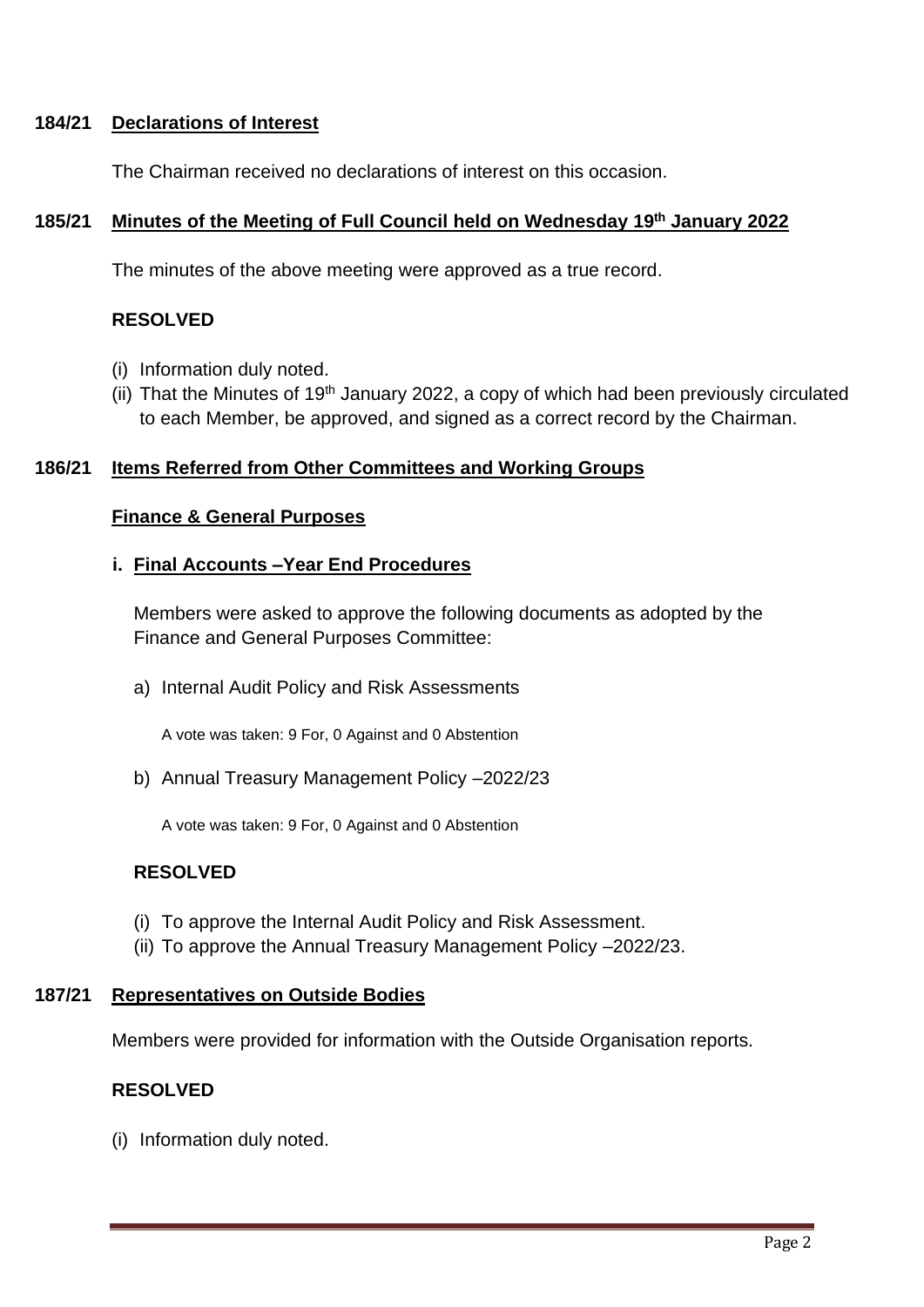## **188/21 Strategic County Councillor Updates**

Members were provided for information with the County Councillor updates.

## **RESOLVED**

(i) Information duly noted.

## **189/21 General Power of Competence**

Members were asked to approve the ongoing eligibility to use of the General Power of Competence as per the Parish Councils (General Power of Competence) (Prescribed Conditions) Order 2012 and Localism Act 2011, on the basis that both the Clerk and Deputy Clerk hold the mandatory Certificate in Local Council Administration (CiLCA) qualification and that more than 2/3 of the Council has stood for election in May 2021.

The Clerk advised that this was to ensure the continued running of the Pavilion Café as it allows the Town Council to make decisions.

# **RESOLVED**

- (i) Information duly noted.
- (ii) Members approved the ongoing eligibility to use the General Power of Competence.

## **190/21 Strategic Objective**

Members were provided with the above document for approval.

The Clerk advised the document is the result of the meeting to discuss strategic projects in Morpeth, which took place on the 27<sup>th</sup> October 2021. The Clerk advised that work is currently going on in the following areas:

- Liaising with NCC to be a pilot on the Community Climate Champion project
- Working in partnership with NCC to identify potential additional wildflower sites
- Investigating the possibilities of reinstating the Community Orchard at Allery Bank via a feasibility study
- Continuing to improve the green space surrounding the Pavilion

The Clerk also advised that quotes are being sought to resurface the small childrens' play area in Carlisle Park. Jubilee party boxes have had an excellent uptake and will be distributed shortly.

Cllr D Bawn informed members that options to refurbish the disused basketball court next to the Skate Park are being investigated. Potential options are to provide more skate equipment, outdoor gym equipment or crazy golf.